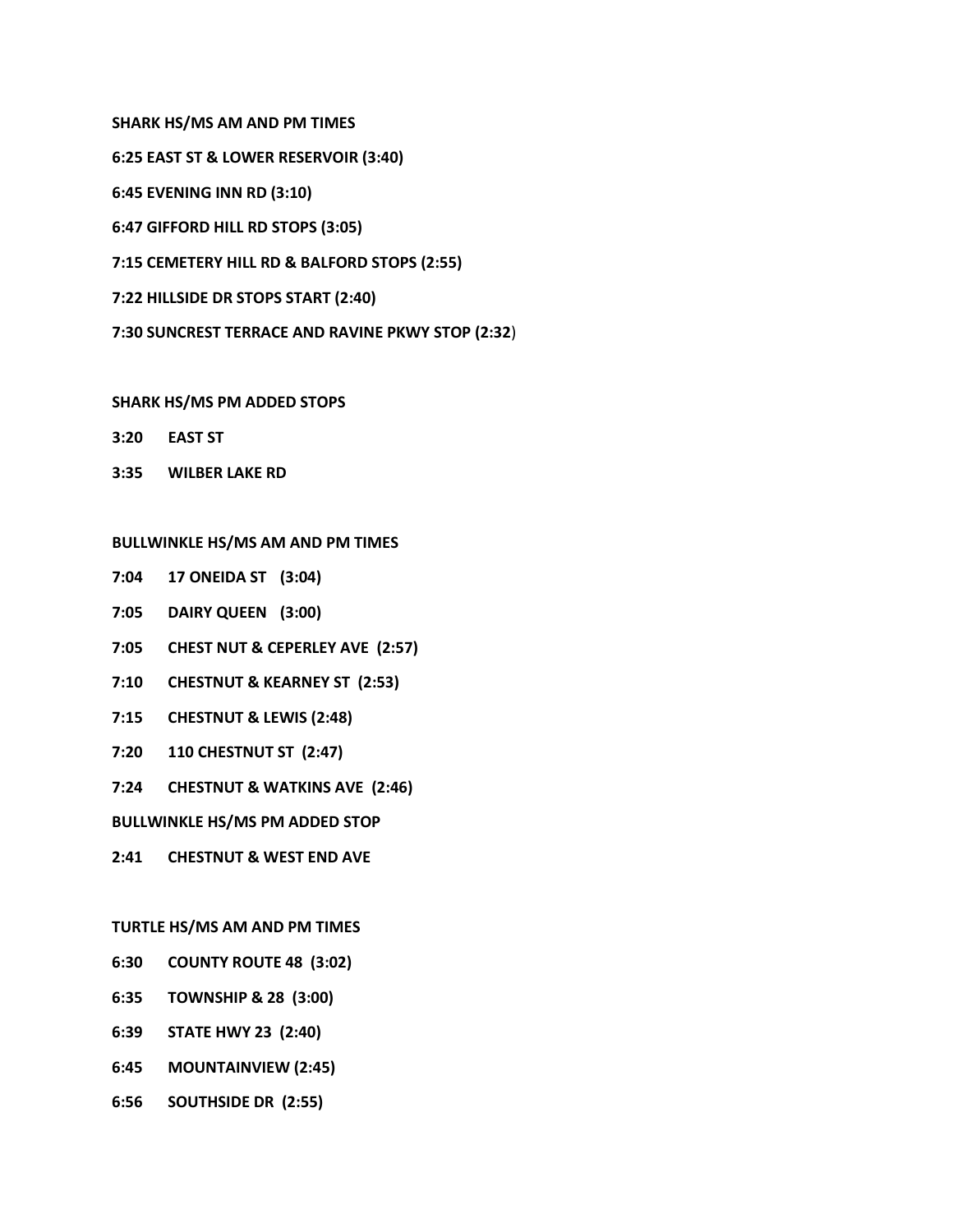## **FOGHORN HS/MS AM AND PM TIMES**

- **6:56 STATE HWY 28 (2:52)**
- **7:00 RIVER & MECKLEY (2:39)**
- **7:02 BOYS AND GIRLS CLUB (2:40)**
- **7:05 RIVER & PARISH (2:41)**
- **7:07 RIVER & MILLER (2:42)**
- **7:08 RIVER & GILBERT ( 2:44)**
- **7:10 RIVER & DUANE (2:44)**
- **7:15 DIVISION & GRAND (2:38)**

## **BUMBLE BEE HS/MS AM AND PM**

- **6:49 MAIN AND GLEN DR (3:02)**
- **6:50 SOUTH SIDE & GLEN (3:00)**
- **6:54 SWART HOLLOW 962, 938 (2:56)**
- **7:00 SOUTHSIDE DR (2:44)**
- **7:11 LANTERN HILL SOUTHSIDE ENTRANCE (2:40)**

## **BUGS BUNNY HS/MS AM AND PM**

- **6:54 COUNTY HIGHWAY 58 (3:00)**
- **6:59 COUNTY HIGHWAY 47 (3:03)**
- **7:00 PARK DRIVE (3:02)**
- **7:03 PARK & RIDGE (3:01)**
- **7:05 BLACKBERRY EXT & COLLINS (3:10)**
- **7:07 BLACKBERRY & MIDDLE (3:10)**
- **7:08 VALLEY & WOODLAND (3:09)**
- **7:10 MORNING SIDE (3:10)**
- **7:15 COUNTY HWY 47 (2:45)**
- **7:20 COUNTY HWY 47 & STILLWATER (2:29)**